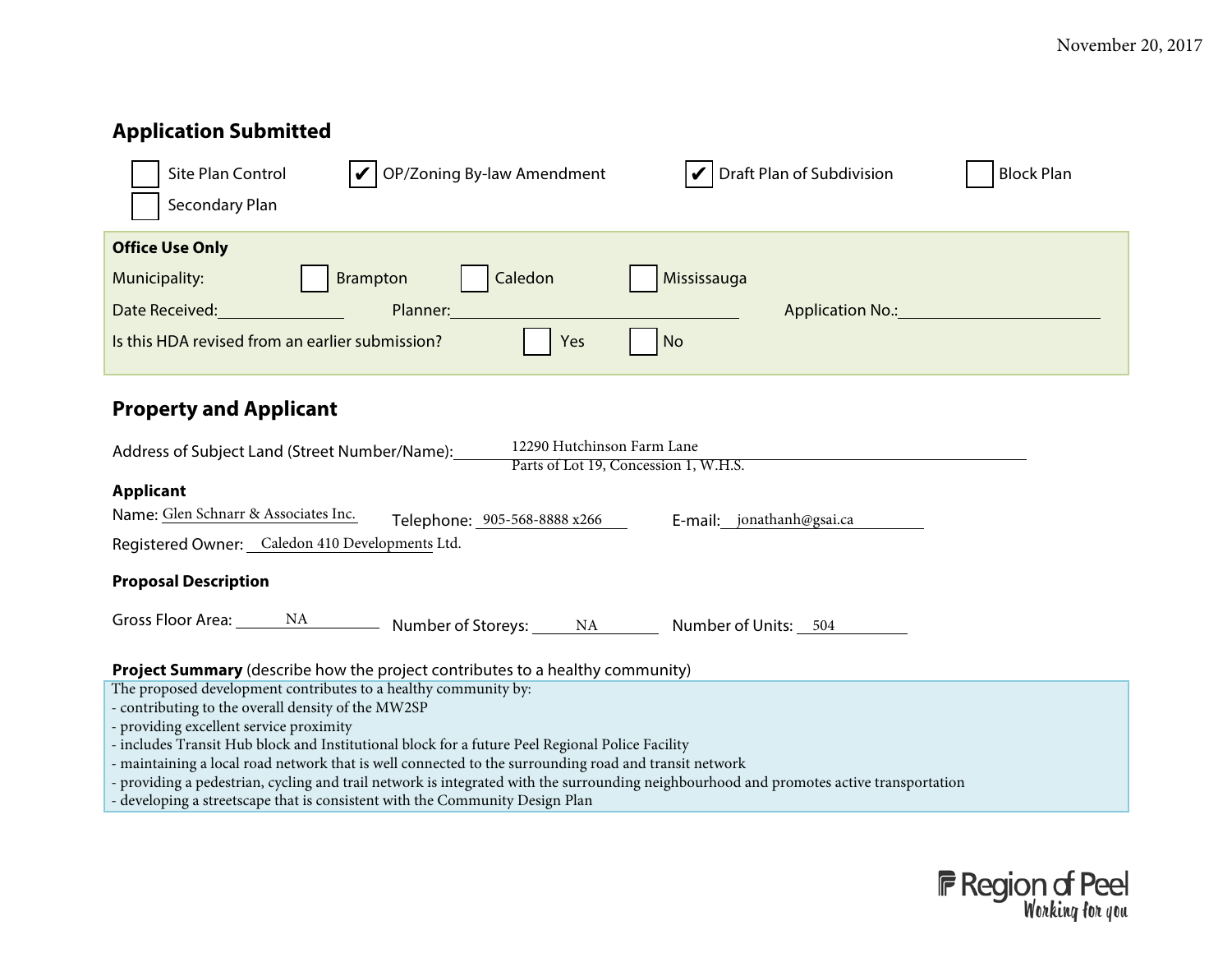## **PEEL HEALTHY DEVELOPMENT ASSESSMENT (LARGE-SCALE)**

Please indicate where and how a standard is met or exceeded in the Demonstration of Standard column with reference to a policy, plan, map or illustration of some kind in the Document/Policy Reference column. Please also tabulate points in the Score column based on whether the development proposal meets or does not meet a community design standard. For further instruction, refer to "How to Use this User Guide" on pages 2 and 3.

| <b>Standard</b>                                                                                                                                                                                                                   | <b>Demonstration of Standard</b>                                                                                                                                                                                                                                                                                                                                                                                                                                                                                                                       | <b>Document/Policy</b><br>Reference                                                                                                                       | <b>Potential</b><br><b>Score</b> | <b>Actual</b><br><b>Score</b> |
|-----------------------------------------------------------------------------------------------------------------------------------------------------------------------------------------------------------------------------------|--------------------------------------------------------------------------------------------------------------------------------------------------------------------------------------------------------------------------------------------------------------------------------------------------------------------------------------------------------------------------------------------------------------------------------------------------------------------------------------------------------------------------------------------------------|-----------------------------------------------------------------------------------------------------------------------------------------------------------|----------------------------------|-------------------------------|
| <b>DENSITY</b>                                                                                                                                                                                                                    |                                                                                                                                                                                                                                                                                                                                                                                                                                                                                                                                                        |                                                                                                                                                           |                                  |                               |
| All development on<br>Designated Greenfield Areas<br>shall achieve a minimum<br>overall density target as<br>prescribed by the Regional<br>Official Plan in policies 5.5.4.2.1<br>and 5.5.4.2.2.                                  | The proposed development has a residential density of approximately 43<br>units per net residential hectare as demonstrated by the Planning<br>Justification Report and Community Design Plan Analysis.<br>Additonally, the Table 5.3.1 of the DSSP (2nd Draft) allocates 1,795<br>population related jobs to the proposed development including the<br>abutting Region of Peel lands. The proposed development contributes<br>to the Mayfield West Phase II Secondary Plan Area which is planned at<br>a density of 66.6 people and jobs per hectare. | Planning<br>Justification Report<br>and Community<br>Design Plan Analysis<br>and Mayfield West<br>Phase 2 Secondary<br>Plan DSSP Table<br>5.3.1 and 5.4.3 |                                  |                               |
| Where the local municipality<br>has established higher density<br>targets, these higher targets<br>will apply.                                                                                                                    |                                                                                                                                                                                                                                                                                                                                                                                                                                                                                                                                                        |                                                                                                                                                           | 5                                | 5                             |
| 2. All development in Designated<br>Urban Growth Centres in the<br>Region of Peel (i.e., Downtown<br>Brampton and Mississauga City<br>Centre) achieves a minimum<br>overall density target of 200<br>people and jobs per hectare. | NA.<br>Not located within a Designated Urban Growth Centre.                                                                                                                                                                                                                                                                                                                                                                                                                                                                                            |                                                                                                                                                           |                                  |                               |
| Where the local municipality<br>has established higher density<br>targets, these higher targets<br>will apply.                                                                                                                    |                                                                                                                                                                                                                                                                                                                                                                                                                                                                                                                                                        |                                                                                                                                                           |                                  |                               |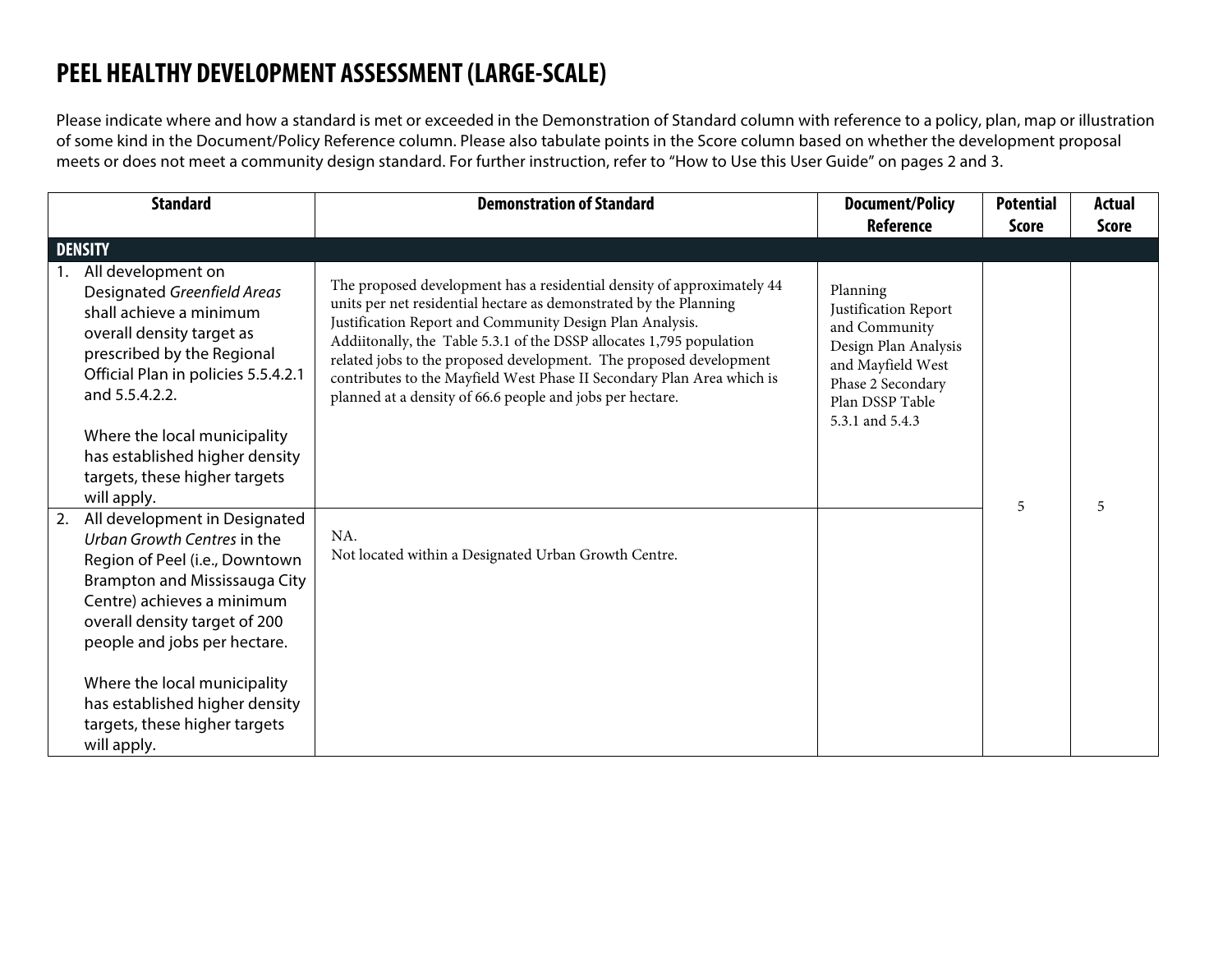|    | <b>Standard</b>                                                                                                                                                                                                                                                                                                                                                                                                        | <b>Demonstration of Standard</b>                                                                                                                                                                                                                | <b>Document/Policy</b>                                              | <b>Potential</b> | <b>Actual</b> |
|----|------------------------------------------------------------------------------------------------------------------------------------------------------------------------------------------------------------------------------------------------------------------------------------------------------------------------------------------------------------------------------------------------------------------------|-------------------------------------------------------------------------------------------------------------------------------------------------------------------------------------------------------------------------------------------------|---------------------------------------------------------------------|------------------|---------------|
|    |                                                                                                                                                                                                                                                                                                                                                                                                                        |                                                                                                                                                                                                                                                 | <b>Reference</b>                                                    | <b>Score</b>     | score         |
|    | <b>SERVICE PROXIMITY</b>                                                                                                                                                                                                                                                                                                                                                                                               |                                                                                                                                                                                                                                                 |                                                                     |                  |               |
|    | Transit                                                                                                                                                                                                                                                                                                                                                                                                                |                                                                                                                                                                                                                                                 |                                                                     |                  |               |
| 3. | At least 50% of the<br>development's proposed<br>dwelling units are situated<br>within 200m of a planned or<br>existing transit stop.                                                                                                                                                                                                                                                                                  | Figure 1 demonstrates that 93% of proposed dwelling units are within 200m<br>of a planned transit stop. Transit stop locations as per Draft DSSP.                                                                                               | HDA Figure 1                                                        | 2                | 2             |
| 4. | Areas within 400m of a Higher<br>Order Transit stop are<br>developed to meet Major<br><b>Transit Station Area density</b><br>targets.                                                                                                                                                                                                                                                                                  | NA<br>The proposed development has no areas within 400m of a higher order<br>transit stop.                                                                                                                                                      | Draft Plan of<br>Subdivision                                        | 1                | NA            |
| 5. | Access to transit from the<br>proposed development is safe,<br>attractive and direct for<br>pedestrians.                                                                                                                                                                                                                                                                                                               | All local roads are sized to accomodate sidewalks on both sides. Final<br>number of sidewalks to be determined at the detailed design stage. Access to<br>transit for pedestrians from the proposed development is accomodated by<br>sidewalks. | Draft Plan of<br>Subdivision and<br><b>Community Design</b><br>Plan | n/a              |               |
|    | Neighbourhood Community and Retail Services                                                                                                                                                                                                                                                                                                                                                                            |                                                                                                                                                                                                                                                 |                                                                     |                  |               |
| 6. | At least 75% of the proposed<br>dwelling units are situated<br>within 800m of three or more<br>of the following planned or<br>existing neighbourhood public<br>services:<br>childcare facility<br>community garden<br>hospital or health clinic<br>public library<br>place of worship<br>adult/senior care facility<br>social service facility<br>performance or cultural<br>space<br>post office<br>recreation centre | Figure 2 demonstrates that 100% of proposed dwelling units are within<br>800m of a proposed recreation centre, a public library and a place of<br>worship                                                                                       | HDA Figure 2                                                        | 2                | 2             |
| 7. | 100% of the proposed<br>dwelling units are within 800m<br>of an existing or planned                                                                                                                                                                                                                                                                                                                                    | Figure 3 demonstrates that 96% of proposed dwelling units are within<br>800m of a planned or existing elementary school.                                                                                                                        | HDA Figure 3                                                        |                  | 0.5           |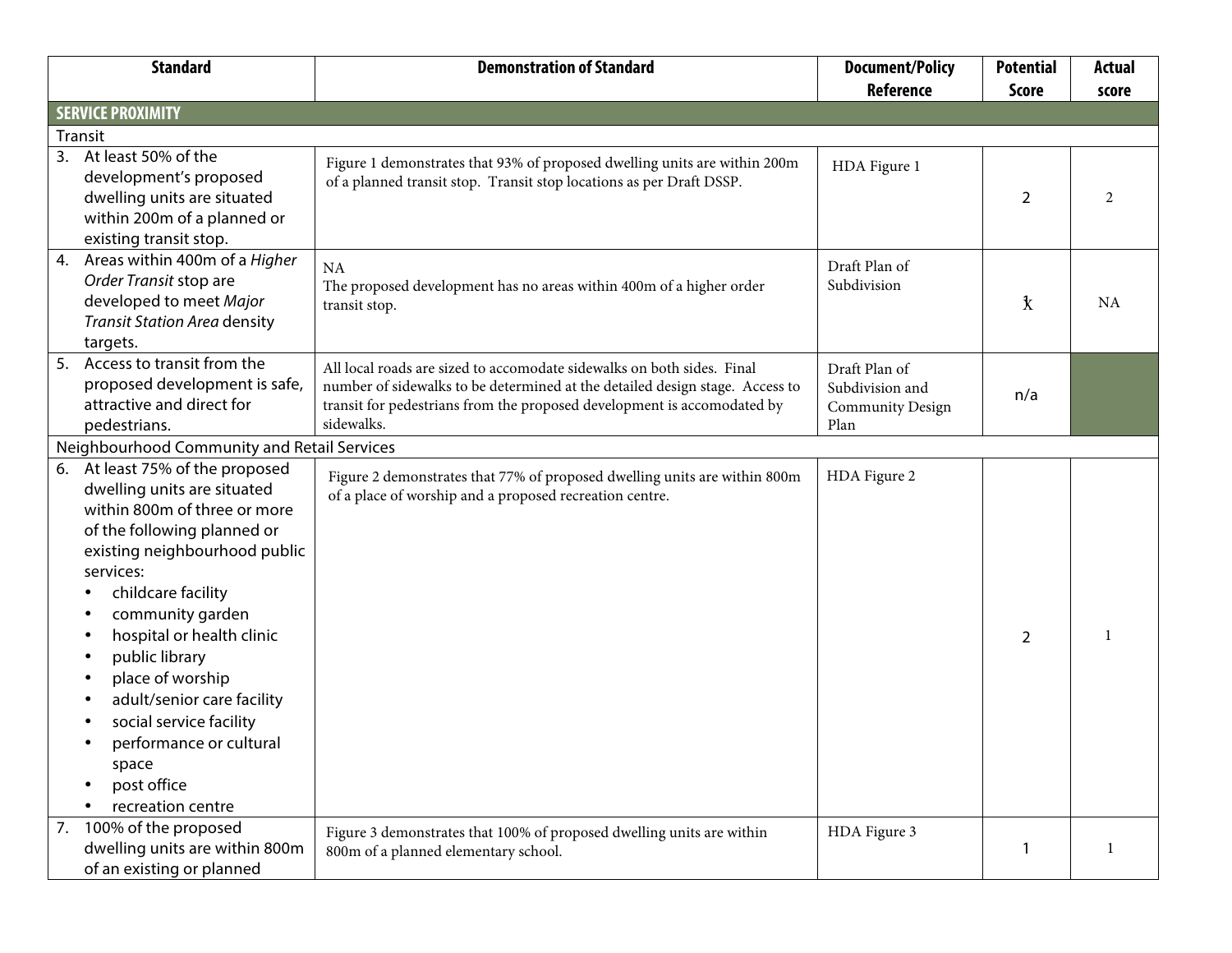| <b>Standard</b>                                                                                                                                                                                                                                                                      | <b>Demonstration of Standard</b>                                                                                                                                                                                            | <b>Document/Policy</b>       | <b>Potential</b> | <b>Actual</b>  |
|--------------------------------------------------------------------------------------------------------------------------------------------------------------------------------------------------------------------------------------------------------------------------------------|-----------------------------------------------------------------------------------------------------------------------------------------------------------------------------------------------------------------------------|------------------------------|------------------|----------------|
|                                                                                                                                                                                                                                                                                      |                                                                                                                                                                                                                             | Reference                    | <b>Score</b>     | score          |
| elementary school.                                                                                                                                                                                                                                                                   |                                                                                                                                                                                                                             |                              |                  |                |
| 100% of the proposed<br>8.<br>dwelling units are within<br>1.6km of an existing or<br>planned secondary school.                                                                                                                                                                      | Figure 4 demonstrates that 100% of proposed dwelling units are within<br>1.6km of a planned or existing secondary school.                                                                                                   | HDA Figure 4                 | -1               |                |
| At least 90% of the proposed<br>9.<br>dwelling units are situated<br>within 400m of a playing field,<br>park, square or natural open<br>space.                                                                                                                                       | Figure 5 demonstrates that 100% of proposed dwelling units are within<br>400m of a park, playing field, square or natural open space.                                                                                       | HDA Figure 5                 | 2                | $\mathfrak{D}$ |
| 10. At least 75% of the proposed<br>dwelling units are within 800m<br>of 5,000m <sup>2</sup> of personal service<br>and commercial retail space,<br>comprising a mix of uses such<br>as a grocery store, pharmacy,<br>bank, coffee, shop, restaurant,<br>dry cleaner and hair salon. | Figure 6 demonstrates that 100% of proposed dwelling units are within<br>800m of personal service and commercial retail space.                                                                                              | HDA Figure 6                 | $\overline{2}$   | 2              |
| 11. Convenience commercial uses<br>are present in key locations,<br>including greyfield areas,<br>intensification areas and<br>corridors and greenfield areas.                                                                                                                       | Consistent with the Mayfield West Phase II Secondary Plan, the General<br>Commercial zone allows for convienience commercial type uses and<br>proposes them to be located adjacent and to the west of Hurontario<br>Street. | Draft Plan of<br>Subdivision | 2                | 2              |
| Employment                                                                                                                                                                                                                                                                           |                                                                                                                                                                                                                             |                              |                  |                |
| 12. The development is within<br>10km (i.e., a 30 minute transit<br>trip) of an existing or planned<br>employment centre or urban<br>centre.                                                                                                                                         | Figure 7 demonstrates that the proposed development is within 10km of an<br>existing urban centre.                                                                                                                          | HDA Figure 7                 | 2                | 2              |
| <b>LAND USE MIX</b>                                                                                                                                                                                                                                                                  |                                                                                                                                                                                                                             |                              |                  |                |
| 13. Employment lands include<br>small scale amenity retail and<br>services, are serviced by transit<br>and have infrastructure which<br>encourages pedestrian and<br>cyclist movement.                                                                                               | NA.<br>The proposed development does not include employment lands.<br>Employment lands are not permitted by the Town of Caledon<br>Official Plan within the subject lands.                                                  | Draft Plan of<br>Subdivision | 2                | NA             |
| 14. In combination, the following<br>housing type groups make up                                                                                                                                                                                                                     | As per the Draft Plan of Subdivision, townhouses comprise 61% of the total<br>units.                                                                                                                                        | Draft Plan of<br>Subdivision | $\overline{2}$   | $\overline{c}$ |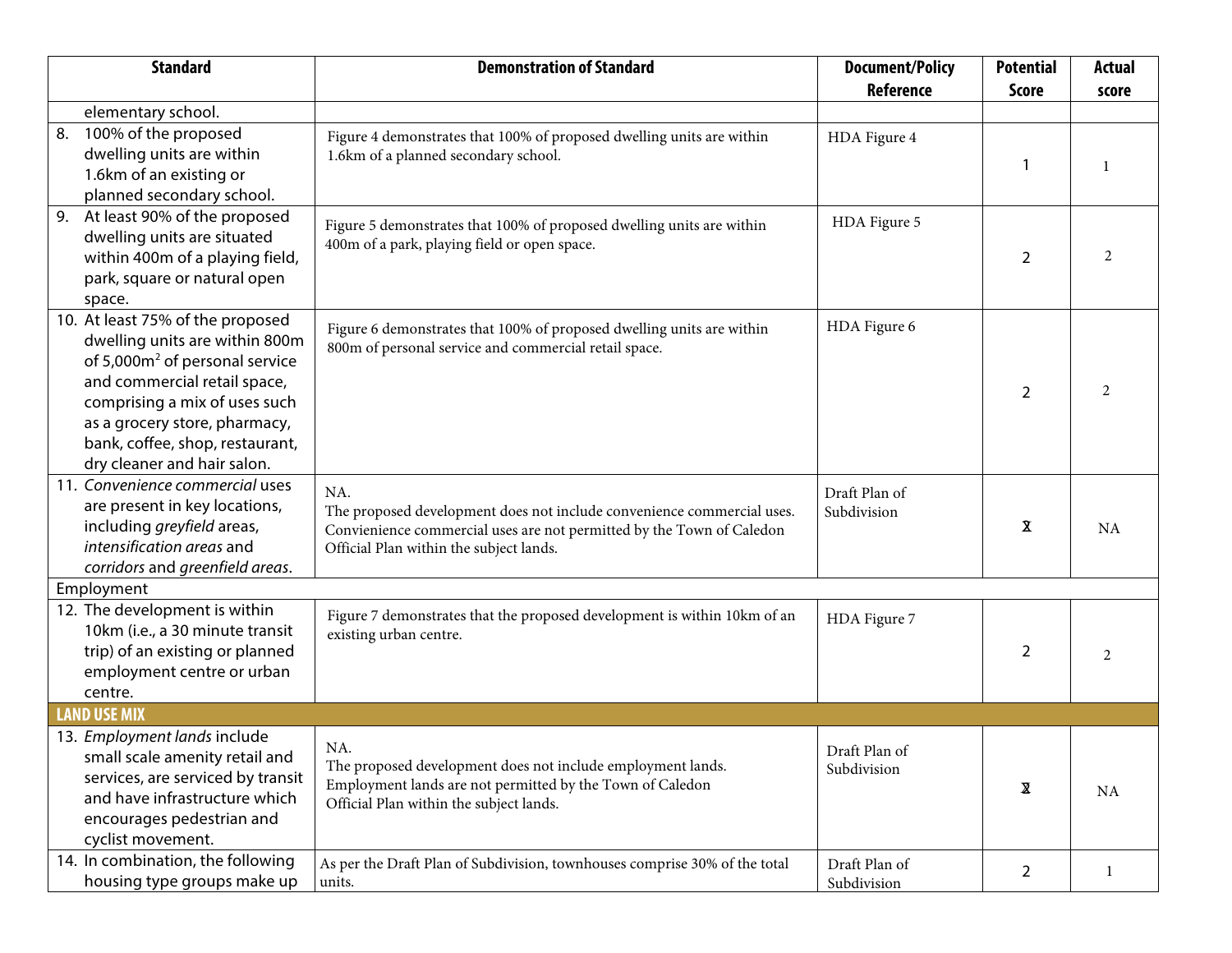| <b>Standard</b>                                                                                                                                                                                                               | <b>Demonstration of Standard</b>                                                                                                                                                                                                                                                                                                                                                                                                                                                                                                                                                                                                                                                                                                  | <b>Document/Policy</b>                                       | <b>Potential</b> | <b>Actual</b> |
|-------------------------------------------------------------------------------------------------------------------------------------------------------------------------------------------------------------------------------|-----------------------------------------------------------------------------------------------------------------------------------------------------------------------------------------------------------------------------------------------------------------------------------------------------------------------------------------------------------------------------------------------------------------------------------------------------------------------------------------------------------------------------------------------------------------------------------------------------------------------------------------------------------------------------------------------------------------------------------|--------------------------------------------------------------|------------------|---------------|
|                                                                                                                                                                                                                               |                                                                                                                                                                                                                                                                                                                                                                                                                                                                                                                                                                                                                                                                                                                                   | <b>Reference</b>                                             | <b>Score</b>     | score         |
| at least 50% of the total units:<br>townhouses and multiplex<br>$\bullet$<br>apartment buildings                                                                                                                              |                                                                                                                                                                                                                                                                                                                                                                                                                                                                                                                                                                                                                                                                                                                                   |                                                              |                  |               |
| 15. The proposed development<br>includes special housing types,<br>such as senior's housing, long<br>term care facilities and<br>supportive or affordable<br>housing.                                                         | At this time, it is expected that the subject lands will comprise some<br>affordable housing.                                                                                                                                                                                                                                                                                                                                                                                                                                                                                                                                                                                                                                     | Draft Plan of<br>Subdivision and<br>Draft DSSP Figure<br>2.2 |                  |               |
| 16. Live-work units and other<br>employment-related uses<br>compatible with residential<br>uses are included in the<br>proposed development.                                                                                  | The proposed development includes Commercial land which shall<br>provide for employment-reloated uses.                                                                                                                                                                                                                                                                                                                                                                                                                                                                                                                                                                                                                            | Draft Plan of<br>Subdivision                                 | 2                | 2             |
| 17. Retail uses on the ground floor<br>are provided in multi-unit and<br>mixed-use buildings.                                                                                                                                 | NA.<br>The proposed development does not include multi-unit and mixed-use<br>buildings. Multi-unit and mixed-use uses are not permitted by the<br>Town of Caledon Official Plan within the subject lands.                                                                                                                                                                                                                                                                                                                                                                                                                                                                                                                         | Draft Plan of<br>Subdivision                                 | $\mathbf{1}$     | <b>NA</b>     |
| <b>STREET CONNECTIVITY</b>                                                                                                                                                                                                    |                                                                                                                                                                                                                                                                                                                                                                                                                                                                                                                                                                                                                                                                                                                                   |                                                              |                  |               |
| 18. Infill development increases<br>opportunities for street and<br>pedestrian linkages and<br>connectivity.                                                                                                                  | NA.<br>The proposed development is a Greenfield development.                                                                                                                                                                                                                                                                                                                                                                                                                                                                                                                                                                                                                                                                      |                                                              |                  |               |
| 19. In designated Greenfield Areas,<br>street networks and off-road<br>paths:<br>• are multi-modal to provide<br>choice to pedestrians and<br>cyclists; and<br>• make clear connections to<br>existing routes and facilities. | The proposed development includes a trail and cycling network that connects<br>with the proposed network of Mayfield West Phase 2. Naturalized trails along<br>the EPA and Open Space blocks shall connect to on-street bike lanes<br>implementing the signage, crossing infrastructure and trail cross-sections detailed<br>in the CDP. The Spine Road, collector roads, local roads and laneways shall be<br>designed in a manner consistent with Figures 6.4, 6.6, 6.7 and 6.9 of the CDP<br>ensuring safe pedestrian connections and trail system access. Connections to the<br>planned transit infrastructure are provided through the trail and cycling<br>network's interface with the local and surrounding road network. | Draft Plan of<br>Subdivision and<br>Draft DSSP               | $\mathbf{1}$     |               |
| 20. Cul-de-sacs, crescent streets<br>and loop roads are not utilized<br>unless they are located near<br>significant infrastructure,                                                                                           | The proposed development does not contain any cul-de-sacs or loop roads. The<br>proposed crescent street is generally consistent with the objectives of the MW2SP<br>as it contributes to the efficient grid-like road network and efficiently utilize the<br>lands surrounding open space and EPA designations.                                                                                                                                                                                                                                                                                                                                                                                                                  | Draft Plan of<br>Subdivision                                 | 2                | 2             |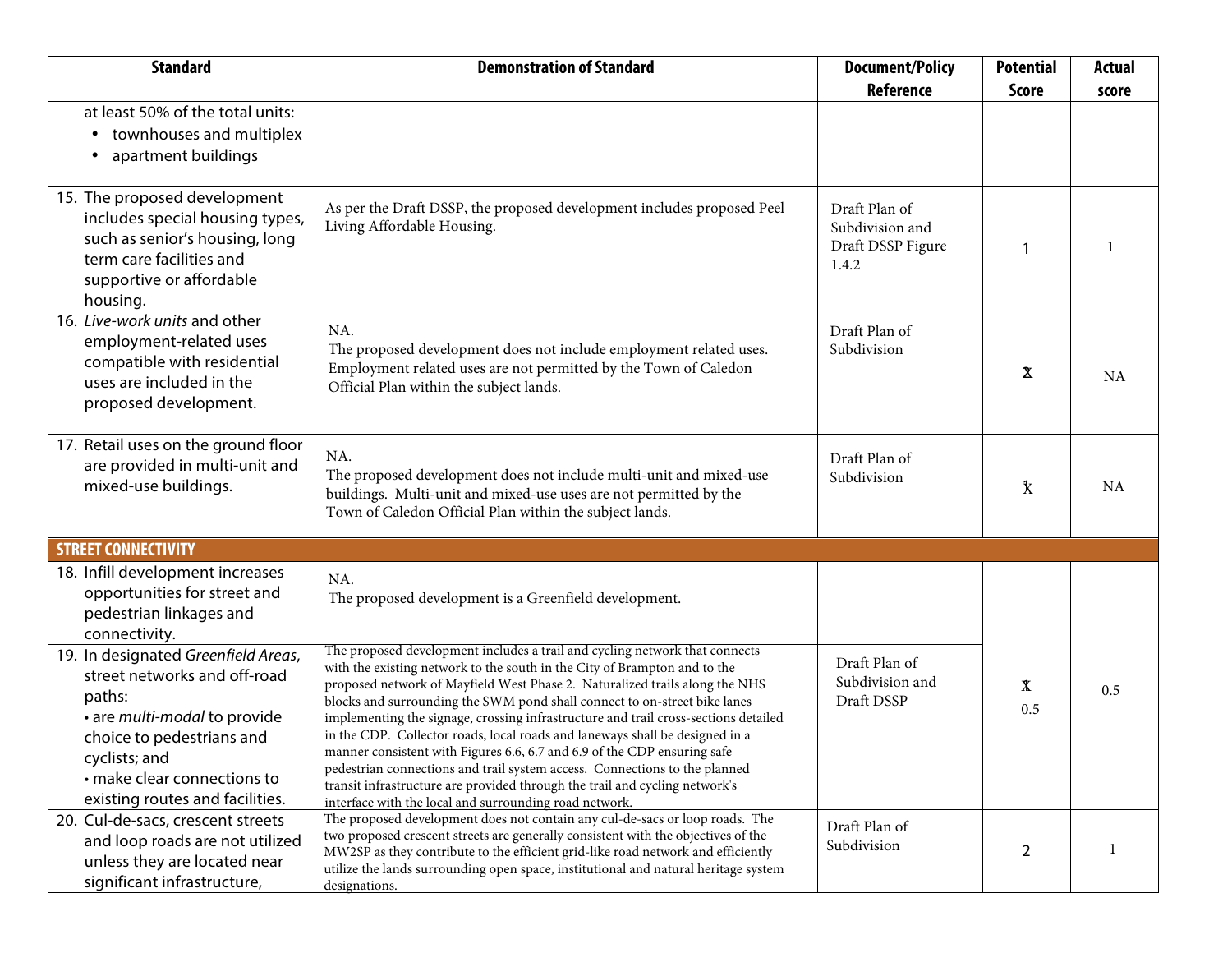| <b>Standard</b>                                                                                                                                                                                                                         | <b>Demonstration of Standard</b>                                                                                                                                                                                                                                           | <b>Document/Policy</b>                                                                                                         | <b>Potential</b> | <b>Actual</b> |
|-----------------------------------------------------------------------------------------------------------------------------------------------------------------------------------------------------------------------------------------|----------------------------------------------------------------------------------------------------------------------------------------------------------------------------------------------------------------------------------------------------------------------------|--------------------------------------------------------------------------------------------------------------------------------|------------------|---------------|
|                                                                                                                                                                                                                                         |                                                                                                                                                                                                                                                                            | <b>Reference</b>                                                                                                               | <b>Score</b>     | score         |
| including highways and<br>railways, or near natural<br>features.                                                                                                                                                                        |                                                                                                                                                                                                                                                                            |                                                                                                                                |                  |               |
| 21. Reverse frontage streets are<br>not utilized.                                                                                                                                                                                       | No reverse frontage streets are utilized in the proposed development.                                                                                                                                                                                                      | Draft Plan of<br>Subdivision                                                                                                   |                  |               |
| 22. Residential blocks in the<br>proposed development do not<br>exceed 80x180m in size.                                                                                                                                                 | Figure 8 demonstrates that some proposed residential blocks exceed<br>80m x 180m in size. Proposed blocks are generally consistent with<br>the approved framework plan.                                                                                                    | HDA Figue 8                                                                                                                    | 3                | 2             |
| 23. Intersections are frequent<br>(75/sq.km), with street blocks<br>decreasing in size as density<br>increases.                                                                                                                         | Figure 9 demonstrates that there are 25 intersections within the 0.38 $\rm km^2$<br>proposed development and therefore extrapolates to 66 intersections per<br>square kilometre.                                                                                           | HDA Figure 9                                                                                                                   | 3                | 2.5           |
| 24. Sidewalks, bike lanes and<br>multi-use paths connect to<br>street networks, community<br>amenities and transportation<br>nodes.                                                                                                     | Consistent with Section 6.6, 6,7 and 6.9 of the CDP and the Pedestrian<br>Circulation and Trail Plan sidewalks, bike lanes and multi-use paths frame<br>and connect to the local road network and transportations nodes.                                                   | Planning Justification<br>Report and Community<br>Design Plan Analysis<br>and the Pedestrian<br>Circulation and Trail<br>Plan. | n/a              |               |
| <b>STREETSCAPE CHARACTERISTICS</b>                                                                                                                                                                                                      |                                                                                                                                                                                                                                                                            |                                                                                                                                |                  |               |
| <b>Pedestrian Amenities</b>                                                                                                                                                                                                             |                                                                                                                                                                                                                                                                            |                                                                                                                                |                  |               |
| 25. Neighbourhood public and<br>retail services are located<br>linearly along major roads to<br>promote a main street<br>environment, and are focused<br>within community and mixed<br>use nodes.                                       | As per the Mayfield West Phase II Secondary Plan, the proposed<br>commercial block located adjacent and to the west of Hurontario Street<br>shall accomodate a variety of commercial uses. Full moves access to the<br>commercial block shall be provided from Street 'B'. | Draft Plan of<br>Subdivision                                                                                                   | 2                | 2             |
| 26. All streets in low-density<br>residential areas have<br>sidewalks on each side that are<br>at least 1.5m wide.<br>All streets in medium- and<br>high-density residential<br>neighbourhoods, mixed-use<br>areas and commercial areas | All local roads are sized to accomodate sidewalks on both sides. Final<br>number of sidewalks to be determined at the detailed design stage.                                                                                                                               | Draft Plan of<br>Subdivision and<br><b>Community Design</b><br>Plan                                                            |                  |               |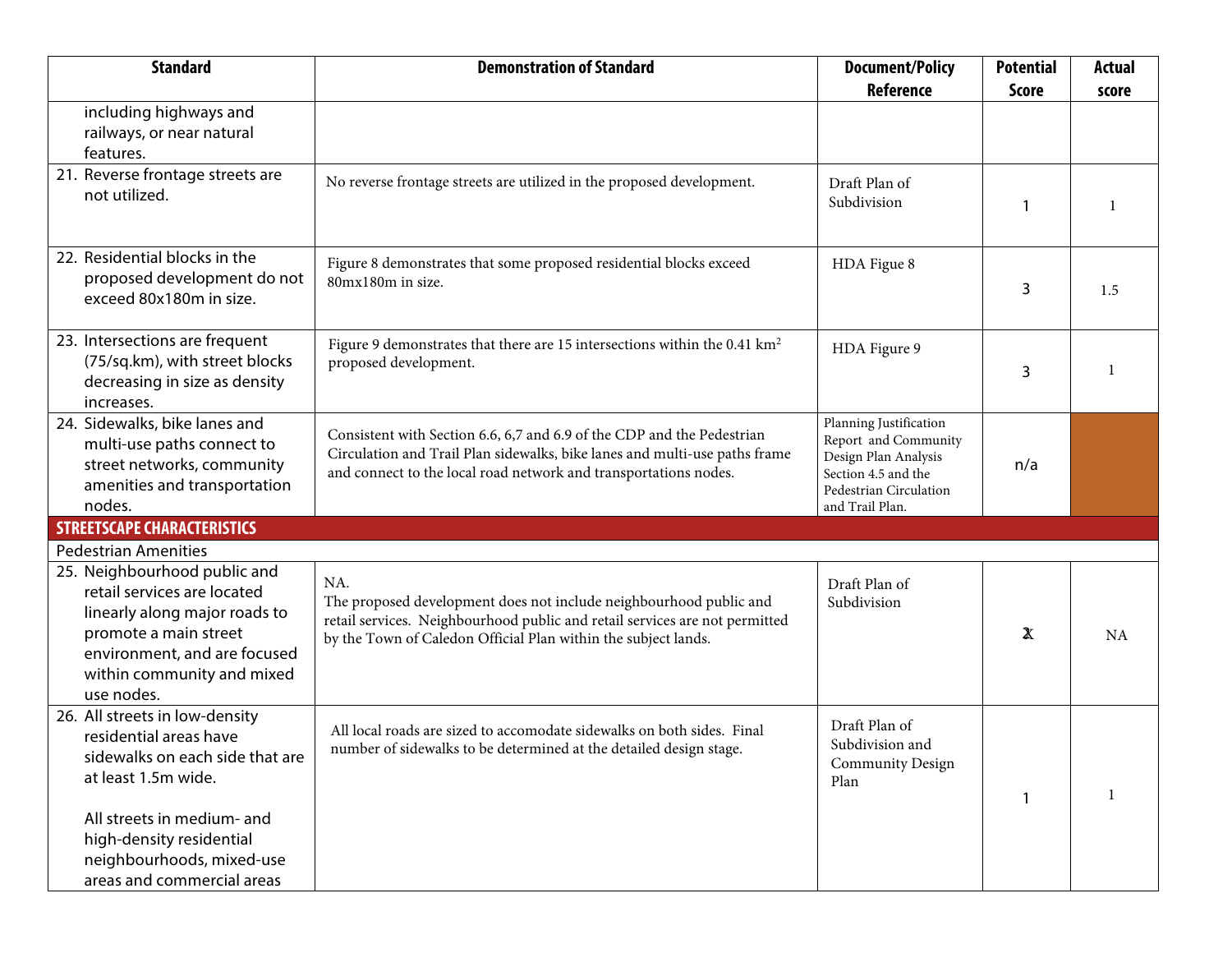| <b>Standard</b>                                            | <b>Demonstration of Standard</b>                                                                                                                             | <b>Document/Policy</b> | <b>Potential</b> | <b>Actual</b> |
|------------------------------------------------------------|--------------------------------------------------------------------------------------------------------------------------------------------------------------|------------------------|------------------|---------------|
|                                                            |                                                                                                                                                              | <b>Reference</b>       | <b>Score</b>     | score         |
| have sidewalks on each side<br>that are at least 2 m wide. |                                                                                                                                                              |                        |                  |               |
| 27. A variety of street trees that                         |                                                                                                                                                              |                        |                  |               |
| are hardy, resilient, and low                              | The proposed development is bound by the Street Tree Standards contained                                                                                     | Community Design Plan  |                  |               |
| maintenance are planted at                                 | in Section 6.12 of the CDP.                                                                                                                                  |                        |                  |               |
| regular intervals (as specified                            |                                                                                                                                                              |                        | -1               |               |
| by the municipality) adjacent                              |                                                                                                                                                              |                        |                  |               |
| to all streets.                                            |                                                                                                                                                              |                        |                  |               |
| 28. All transit stations, major                            |                                                                                                                                                              |                        |                  |               |
| transit stations and major                                 | We anticipate a major pedestrian route to be along the Spine Road and we<br>anticipate all transit stops and the proposed transit hub black will contain the | Community Design Plan  |                  |               |
| pedestrian routes have:                                    | aforementioned amenities. Final built form will be determined at the detailed                                                                                |                        |                  |               |
| weather protection                                         | design stage.                                                                                                                                                |                        |                  |               |
| seating                                                    |                                                                                                                                                              |                        |                  |               |
| waste baskets                                              |                                                                                                                                                              |                        |                  |               |
| lighting                                                   |                                                                                                                                                              |                        |                  |               |
| route information                                          |                                                                                                                                                              |                        |                  |               |
| bicycle parking                                            |                                                                                                                                                              |                        |                  |               |
| <b>Cycling Amenities</b>                                   |                                                                                                                                                              |                        |                  |               |
| 29. A connected and destination-                           | The proposed development includes a trail and cycling network that                                                                                           | Draft Plan of          |                  |               |
| oriented bikeway network is                                | connects with the existing network to the proposed network of Mayfield                                                                                       | Subdivision and Draft  |                  |               |
| provided throughout the                                    | West Phase 2. Naturalized trails along the EPA/Open Space blocks shall                                                                                       | DSSP.                  |                  |               |
| community, including a variety                             | connect to on-street bike lanes implementing the signage, crossing                                                                                           |                        |                  |               |
| of on- and off-street bikeway                              | infrastructure and trail cross-sections detailed in the CDP. Bicycle lanes                                                                                   |                        |                  |               |
| facilities. These provide an                               | and multi-use paths will be accomodated on collector roads and the trail<br>network.                                                                         |                        |                  |               |
| appropriate degree of                                      |                                                                                                                                                              |                        |                  |               |
| separation from motorized                                  |                                                                                                                                                              |                        |                  |               |
| traffic, taking into account the                           |                                                                                                                                                              |                        |                  |               |
| speed and volume of traffic on                             |                                                                                                                                                              |                        | -1               |               |
| the street. These on-street                                |                                                                                                                                                              |                        |                  |               |
| bikeway facilities must include:                           |                                                                                                                                                              |                        |                  |               |
| bicycle lanes                                              |                                                                                                                                                              |                        |                  |               |
| sharrows                                                   |                                                                                                                                                              |                        |                  |               |
| signed routes                                              |                                                                                                                                                              |                        |                  |               |
| multi-use paths on the<br>boulevard                        |                                                                                                                                                              |                        |                  |               |
|                                                            |                                                                                                                                                              |                        |                  |               |
| Where there is a local Bicycle                             |                                                                                                                                                              |                        |                  |               |
| Plan, the bikeway network                                  |                                                                                                                                                              |                        |                  |               |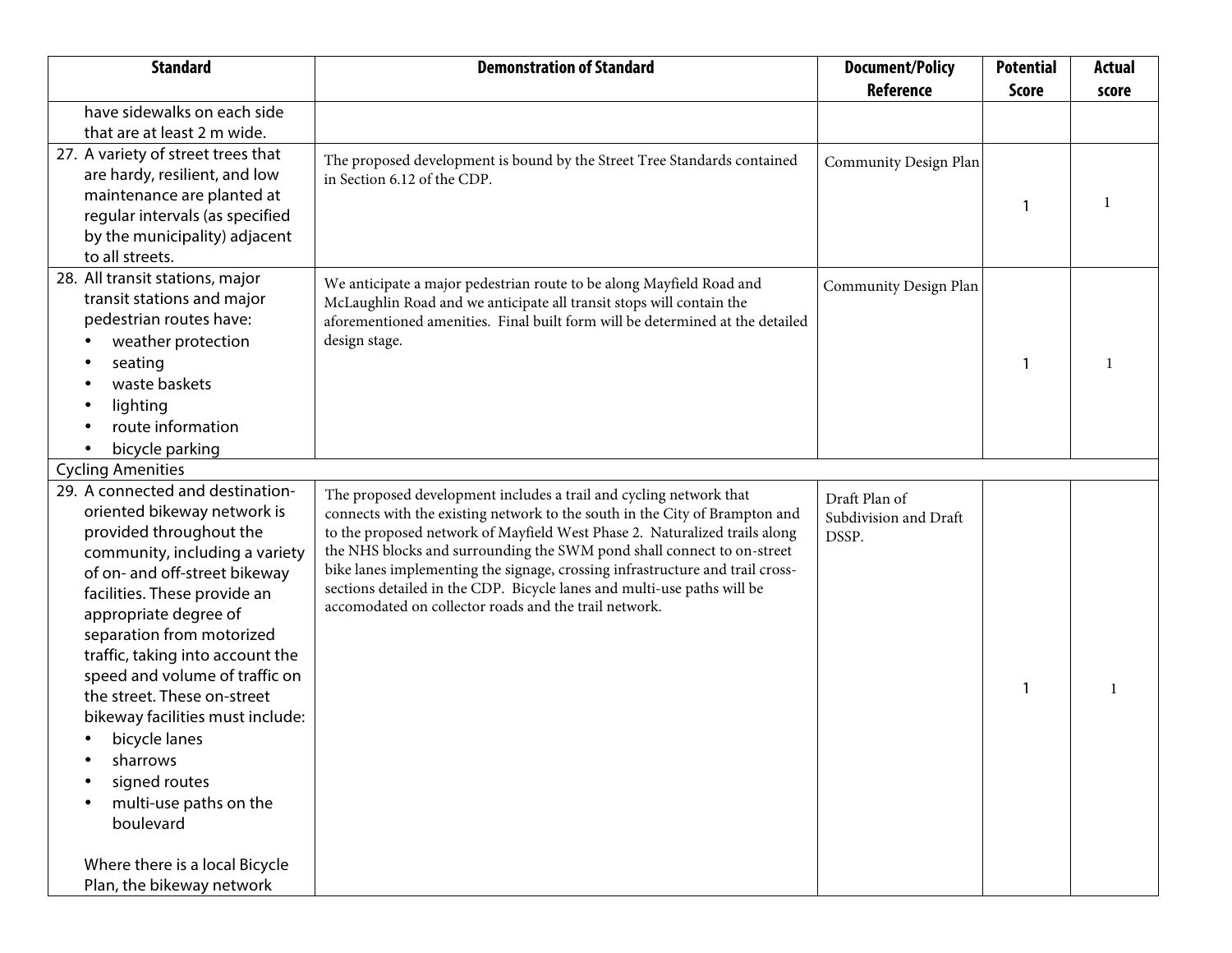| <b>Standard</b>                     | <b>Demonstration of Standard</b>                                            | <b>Document/Policy</b>       | <b>Potential</b> | <b>Actual</b> |
|-------------------------------------|-----------------------------------------------------------------------------|------------------------------|------------------|---------------|
|                                     |                                                                             | Reference                    | <b>Score</b>     | score         |
| proposed in the Plan is             |                                                                             |                              |                  |               |
| implemented in the                  |                                                                             |                              |                  |               |
| development area, and               |                                                                             |                              |                  |               |
| opportunities to enhance, or        |                                                                             |                              |                  |               |
| connect, the proposed               |                                                                             |                              |                  |               |
| bikeway network are                 |                                                                             |                              |                  |               |
| identified.                         |                                                                             |                              |                  |               |
| 30. 90% of the residential dwelling | Figure 10 demonstrates that 100% of proposed dwelling units are within      | HDA Figure 10                |                  |               |
| units are within 400m of a          | 400m of continuous and connected bike network.                              |                              |                  |               |
| continuous and connected            |                                                                             |                              |                  |               |
| bike network.                       |                                                                             |                              |                  |               |
| Lighting                            |                                                                             |                              |                  |               |
| 31. Residential and commercial      | The proposed development is consistent with CDP Section 6.10.1 and will     | Community Design Plan        |                  |               |
| streets in medium- to high-         | be finalized at the detailed design stage.                                  |                              |                  |               |
| density neighbourhoods have         |                                                                             |                              |                  |               |
| pedestrian-scaled lighting and      |                                                                             |                              |                  |               |
| are limited to a height of 4.6m.    |                                                                             |                              |                  |               |
| 32. Lighting and light standards in | The proposed development is consistent with CDP Section 6.10.1 and will     | Community Design Plan        |                  |               |
| public outdoor areas, such as       | be finalized at the detailed design stage.                                  |                              |                  |               |
| pedestrian walkways, plazas,        |                                                                             |                              |                  |               |
| parks, play lots and parking        |                                                                             |                              |                  |               |
| areas, relate to the pedestrian     |                                                                             |                              |                  |               |
| and are limited to a height of      |                                                                             |                              |                  |               |
| 4.6m.                               |                                                                             |                              |                  |               |
| <b>Traffic Calming</b>              |                                                                             |                              |                  |               |
| 33. In greenfield development, or   | The proposed development is consistent with the approved Transportation     | <b>Transportation Master</b> |                  |               |
| where new streets are               | Master Plan as prepared by Paradigm Transportation Solutions Ltd. and dated | Plan                         |                  |               |
| introduced through infill           | December 2015.                                                              |                              |                  |               |
| (re)development, traffic            |                                                                             |                              |                  |               |
| calming is achieved by using        |                                                                             |                              |                  |               |
| any of, but not limited to, the     |                                                                             |                              |                  |               |
| following:                          |                                                                             |                              | 3                | 3             |
| minimum traffic lane                |                                                                             |                              |                  |               |
| widths                              |                                                                             |                              |                  |               |
| minimum number of traffic           |                                                                             |                              |                  |               |
| lanes in the roadway                |                                                                             |                              |                  |               |
| Pedestrian-priority streets,        |                                                                             |                              |                  |               |
| woonerfs or home-zones              |                                                                             |                              |                  |               |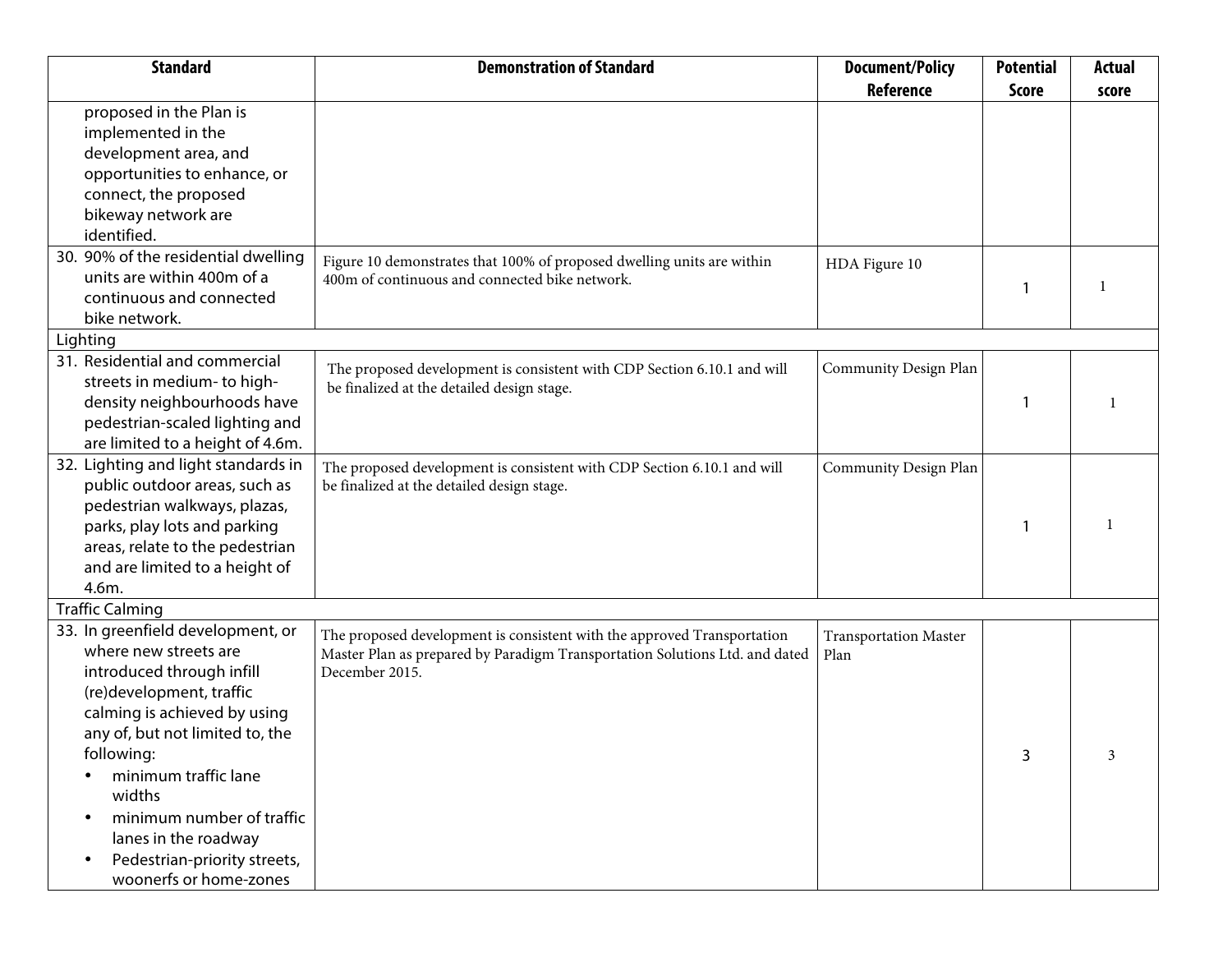| <b>Standard</b>                                               | <b>Demonstration of Standard</b>                                               | <b>Document/Policy</b>       | <b>Potential</b> | <b>Actual</b> |
|---------------------------------------------------------------|--------------------------------------------------------------------------------|------------------------------|------------------|---------------|
|                                                               |                                                                                | Reference                    | <b>Score</b>     | score         |
| (i.e., the speed limit is                                     |                                                                                |                              |                  |               |
| under 15km/hr and                                             |                                                                                |                              |                  |               |
| vehicles must yield to                                        |                                                                                |                              |                  |               |
| pedestrians and cyclists)                                     |                                                                                |                              |                  |               |
| 34. Traffic calming elements are                              | The proposed development implements the traffic calming elements               | <b>Transportation Master</b> |                  |               |
| designed to increase comfort                                  | indentified in the approved Transportation Master Plan Table 7.4 and 7.5.      | Plan                         |                  |               |
| and safety for means of active                                |                                                                                |                              |                  |               |
| transportation, so as not to                                  |                                                                                |                              | n/a              |               |
| unduly create hazards or                                      |                                                                                |                              |                  |               |
| obstacles for pedestrians or                                  |                                                                                |                              |                  |               |
| cyclists.                                                     |                                                                                |                              |                  |               |
| <b>EFFICIENT PARKING</b>                                      |                                                                                |                              |                  |               |
| 35. Provide reduced automobile                                | <b>NA</b>                                                                      | Draft Plan of                |                  |               |
| parking ratios for:                                           | The proposed development does not contain buildings or facilities within       | Subdivision                  |                  |               |
| • buildings and other facilities                              | 400m of a higher order transit stops or apartments/condominiums offering       |                              |                  |               |
| within 400m of a higher                                       | car share parking spaces.                                                      |                              |                  | <b>NA</b>     |
| order transit stops; and,                                     |                                                                                |                              |                  |               |
| • apartments/condominiums                                     |                                                                                |                              |                  |               |
| offering car share parking                                    |                                                                                |                              |                  |               |
| spaces.                                                       |                                                                                |                              |                  |               |
| 36. Efficient use of parking is                               | <b>NA</b>                                                                      | Draft Plan of                |                  |               |
| promoted by identifying                                       | Opportunities to implement shared parking systems shall be determined          | Subdivision                  |                  |               |
| systems for sharing parking                                   | at the detailed design stage for the proposed Commercial block.                |                              |                  |               |
| spaces by two or more user                                    |                                                                                |                              |                  |               |
| groups at different times of the                              |                                                                                |                              | -1               | NA            |
| day or week (e.g., weekday use                                |                                                                                |                              |                  |               |
| by office staff and                                           |                                                                                |                              |                  |               |
| evening/weekend use by                                        |                                                                                |                              |                  |               |
| restaurant clientele).                                        |                                                                                |                              |                  |               |
| 37. Provide unbundled parking for                             | <b>NA</b>                                                                      | Draft Plan of                |                  |               |
| 50% of multi-family dwelling                                  | The proposed development does not contain multi-family dwelling units.         | Subdivision                  | 2                | <b>NA</b>     |
| units within 400m of a higher-                                |                                                                                |                              |                  |               |
| order transit stop.<br>38. 50% or more of residential         |                                                                                |                              |                  |               |
| dwelling units provide access                                 | 50% of residential dwelling units provide access to parking via rear alleys or | Draft Plan of                |                  |               |
|                                                               | laneways.                                                                      | Subdivision                  |                  | 2             |
| to parking via rear alleys or<br>laneways, with no parking in |                                                                                |                              | 2                |               |
| their front setbacks.                                         |                                                                                |                              |                  |               |
|                                                               |                                                                                |                              |                  |               |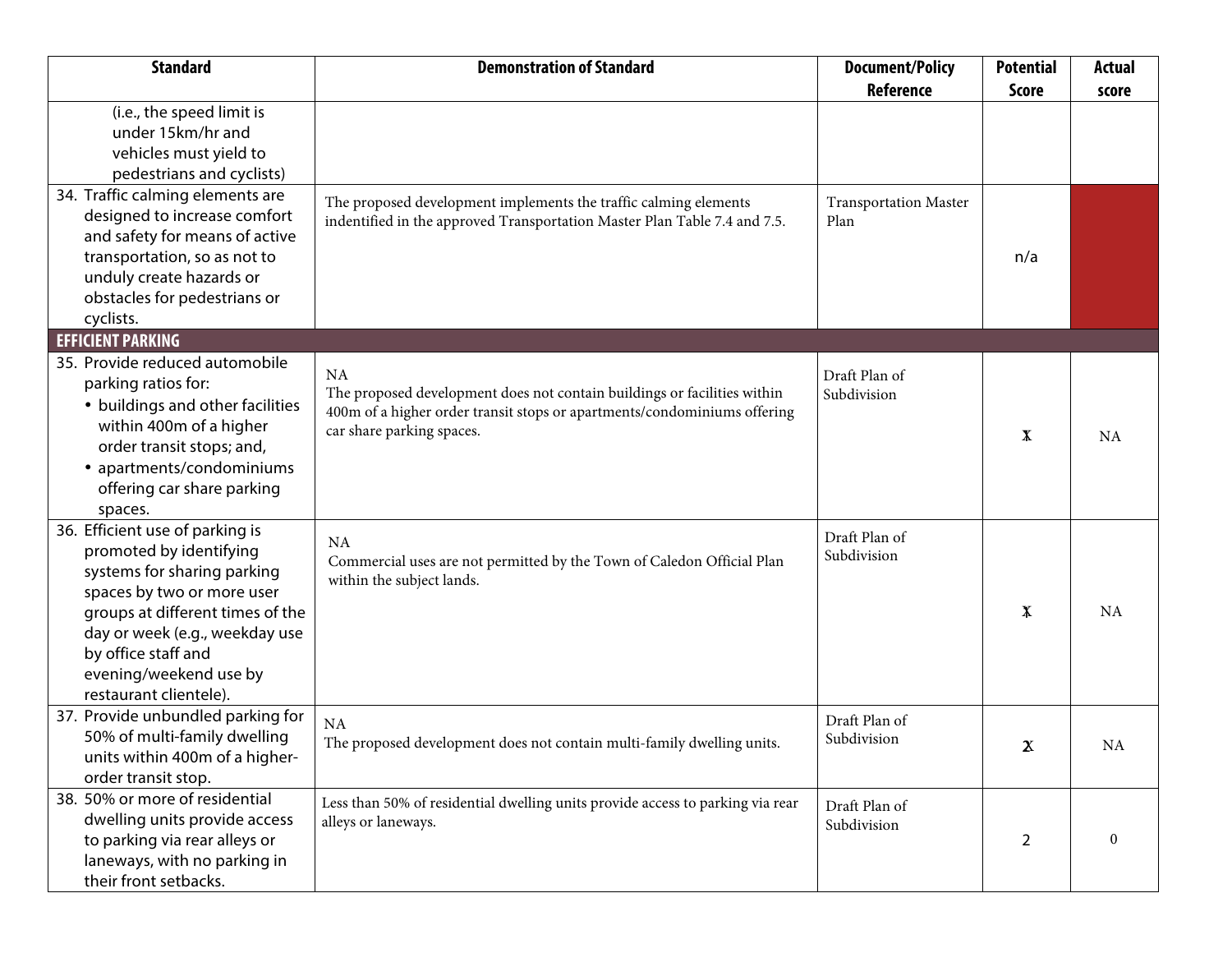| <b>Standard</b>                                                                                                                                                                                                                                                                                                                                                                                                                    | <b>Demonstration of Standard</b>                                                                                                                                                                                                                                        | <b>Document/Policy</b>       | <b>Potential</b> | <b>Actual</b> |
|------------------------------------------------------------------------------------------------------------------------------------------------------------------------------------------------------------------------------------------------------------------------------------------------------------------------------------------------------------------------------------------------------------------------------------|-------------------------------------------------------------------------------------------------------------------------------------------------------------------------------------------------------------------------------------------------------------------------|------------------------------|------------------|---------------|
|                                                                                                                                                                                                                                                                                                                                                                                                                                    |                                                                                                                                                                                                                                                                         | <b>Reference</b>             | Score            | score         |
| 39. For multi-storey residential<br>dwelling units, institutional<br>and employment uses, parking<br>is located away from the street<br>to the rear or to the side, or is<br>located underground.                                                                                                                                                                                                                                  | <b>NA</b><br>The proposed development does not contain multi-storey residential or<br>employment uses. The design of institutional uses such as the Peel Region<br>Police Facility located on the Draft Plan of Subdivision are not in the<br>control of the Applicant. | Draft Plan of<br>Subdivision | 2                | NA            |
| 40. Where surface parking is<br>provided, it is designed to<br>minimize negative aesthetic<br>and environmental impacts.<br>This can be achieved by<br>incorporating the following<br>into the parking lot design:<br>• pedestrian access,<br>connectivity and circulation<br>• tree planting<br>• landscaping<br>• stormwater management<br>• porous/permeable surfaces<br>• light-coloured materials<br>instead of black asphalt | <b>NA</b><br>The proposed development contains parking lots only on the<br>institutional, transit hub and commercial blocks. The deign of these uses<br>located on the Draft Plan of Subdivision are not in the control of the<br>Applicant.                            | Draft Plan of<br>Subdivision | $\mathfrak{D}$   | <b>NA</b>     |